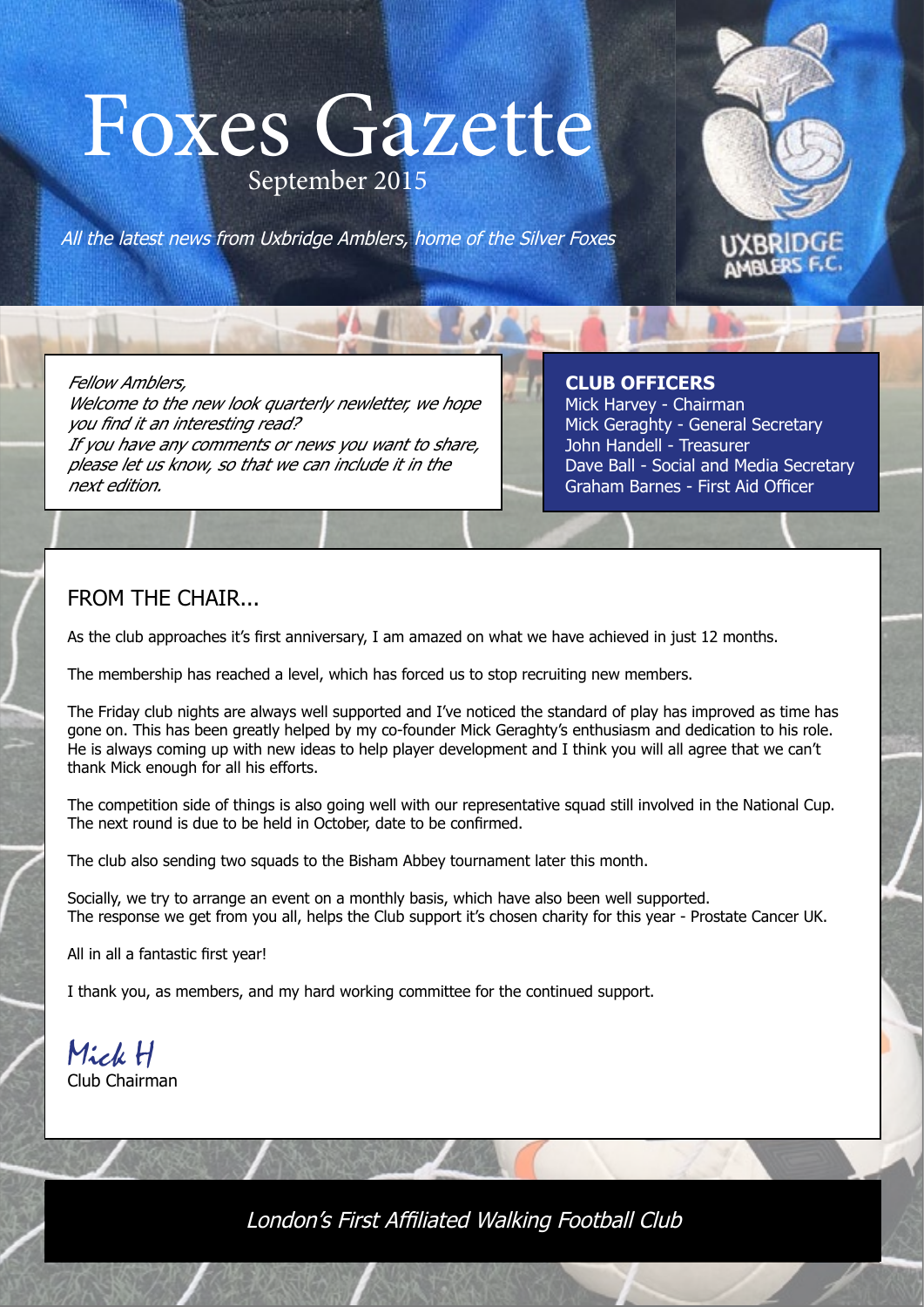# Coaches Corner

#### **FOOTBALL MATTERS**

The last couple of months has seen a number of new members to the Club and to walking football and with an average of 25 players training on a Friday the Club goes from strength to strength.

Since May, 25 players have represented the club in friendlies against Uxbridge Cricket Club, Hereford Scrumpy Boys FC, in the National Cup County Rd against Barnet and the Southern Zone Finals against the Champions of Essex, Bucks, Berks and Herts – Congrats to the lads who have now qualified for the Southern Final against the winners of the Zone league between the Champions of Kent, Hants, Surrey, London and Sussex.

#### **FUTURE FIXTURES**

We have entered 2 squads for the forthcoming Berks and Bucks FA 7 aside Cup at Bisham Abbey on Sunday 13th September. I will be arranging a return fixture with Hereford.

This will be an overnight stay and I hope we can get enough players for 2 teams.

I will be visiting the lads from Cove Walking FC in the coming weeks to discuss a 2-touch friendly. Mick Quinn has built a club similar to ours and they only play the 2-touch version of the game.

#### **AMBLERS INTERNATIONAL TOURNEMENT**

With the support of Andy Perren and the Middx FA we are hosting our inaugural Tournament next May 28th. We have a team from Holland coming over and with all the clubs in Middx and invited teams from Hereford and Folkestone already registered Walking Football will take centre stage in Hillingdon.

#### **AMBLERS IN THE COMMUNITY**

The donation we made to the lads from DASH has enabled them to continue training during the summer at Ruislip Goals. We continue to support their coaching and help with managing a team in the Middx FA Disability League, which kicks off in September.

#### **KIT STORE**

The Club track tops look very impressive and I still have 5 XL in stock at £27.50 each. I'm taking orders for club rain jackets, the cost for these will be £20.00. The deadline to place your order will be Friday 11th September.

#### **COACHES CORNER**

My desire to make Walking Football a serious version of the 'Beautiful Game' means that the continuous theme of communication, retaining possession and 2 touch play both on and off the ball is essential and it is great to see the massive improvement in the quality of the Friday night sessions.

A warm up is key to a successful session and getting the body ready for an hour of continuous play is as much down to the individual as me the coach. If you can get to the pitch 15 minutes early and start to warm up without a ball the benefits will be seen in the session.

#### **BARRY LYNCH**

After a 4-month lay off with a knee injury it was great to welcome back Barry to the pitch. Barry's is still some way off from full fitness but with a NO CONTACT condition placed on Barry his recovery will be a short one.

#### **FOX OF THE MONTH**

Congratulations to May winner Russell Thatcher, Bunker the Fox for June and Graham Barnes who took the honours in July.

#### **AMBLERS BIRTHDAY CELEBRATION**

The 12th of September is our first Birthday as a Club and celebrates a magnificent 12 months all members are invited for a drink and grub in the Cricket Club after training on Friday 18th September. Please let me if you are coming so we can organise the food.



Follow us on [You Tube](https://www.youtube.com/channel/UCRFWr8MKsxffFCXV0JQmhpg)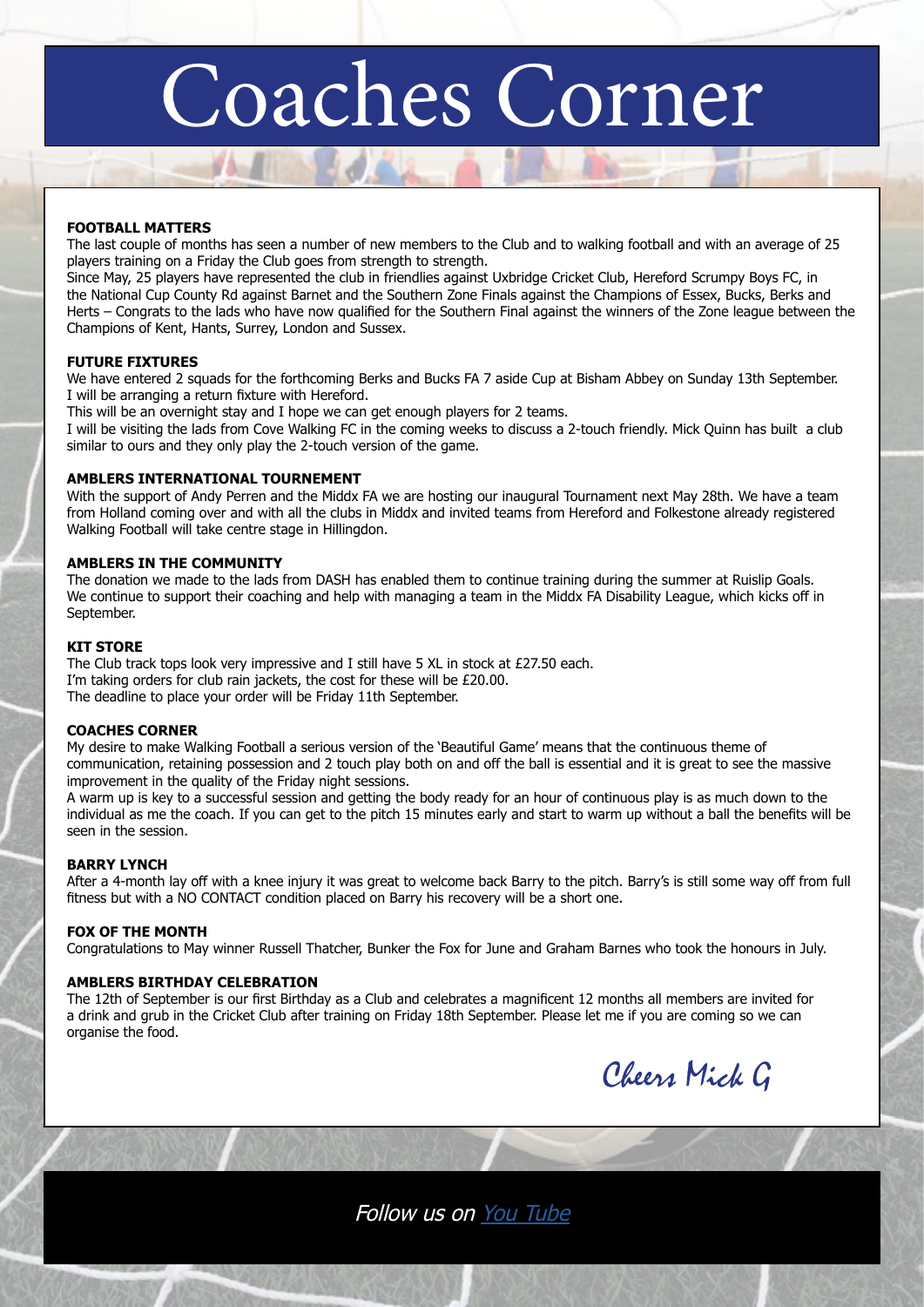# National Cup Report

### **National Cup 2015 - South East Region Zone A - Qualifying Round Hillingdon Sports & Leisure Complex - Sunday 23rd August 2015**

Uxbridge Amblers, the only remaining representative and Champions of Middlesex, were joined by teams from Aylesbury (Bucks Champions), Stevenage (Herts Champions), Chelmsford (Essex Champions) and Lambourne (Berks Champions) to compete in the next round of the Walking Football National Cup.

Each game was to last a straight 15 minutes, all teams playing each other in a round robin competition.

Only one team would go through to the South East Regional Final where they would meet the outright winners of Zone B.

After having the advantage of watching all teams play before their first game, Amblers kicked off against a very strong Aylesbury side. Having beaten Chelmsford 3-0 in their first game, Aylesbury were full of confidence.Things seemed to be heading for a 0-0 draw, until Barry Butler broke free and put Uxbridge 1-0 up with only a couple of minutes remaining. Amblers kept their lead and won the points.

The second game was against an equally strong Lambourne team. After a gruelling 15 minutes the match ended in a 0-0 draw.

Although, the Uxbridge attack was by far the strongest, the Lambourne defence coped with everything that was thrown at them.

After a short break Amblers kicked off against a reasonably vocal Chelmsford side.Although managing a 1-0 win, with a goal from Colin Dennison, Uxbridge found it hard to gain any momentum. Again, the Amblers forward play was far superior from that of Chelmsford. The following game between, Lambourne and Aylesbury, ended favourably for Uxbridge, with Aylesbury winning 2-0.This meant that the Amblers simply had to win their last game against Stevenage to qualify for the final.

Amblers did this in style with a convincing 6-0, goals coming from Colin Dennison (3), Ray Crook, Dave Ball and a screamer for local footballing legend Mick Harvey!

Uxbridge Amblers now find themselves as one of only 7 remaining teams in the 2015 National Walking Cup.

The Zone B competition is to be played on Sunday 27th September and will involve teams from Kent, Surrey, London, Hampshire and Sussex.



Back row left to right - Dave Walsh, Alan Mathieson, Mick Geraghty, Steve Rich (Founder of the National Cup), Dave Richardson, Colin Dennison, Ray Crook, Peter Dean Front row left to right - Mick Harvey, Barry Butler, Dave Ball

### Follow us on [Facebook](https://www.facebook.com/pages/Uxbridge-Amblers-Walking-Football-Club/957066220970291?ref=aymt_homepage_panel)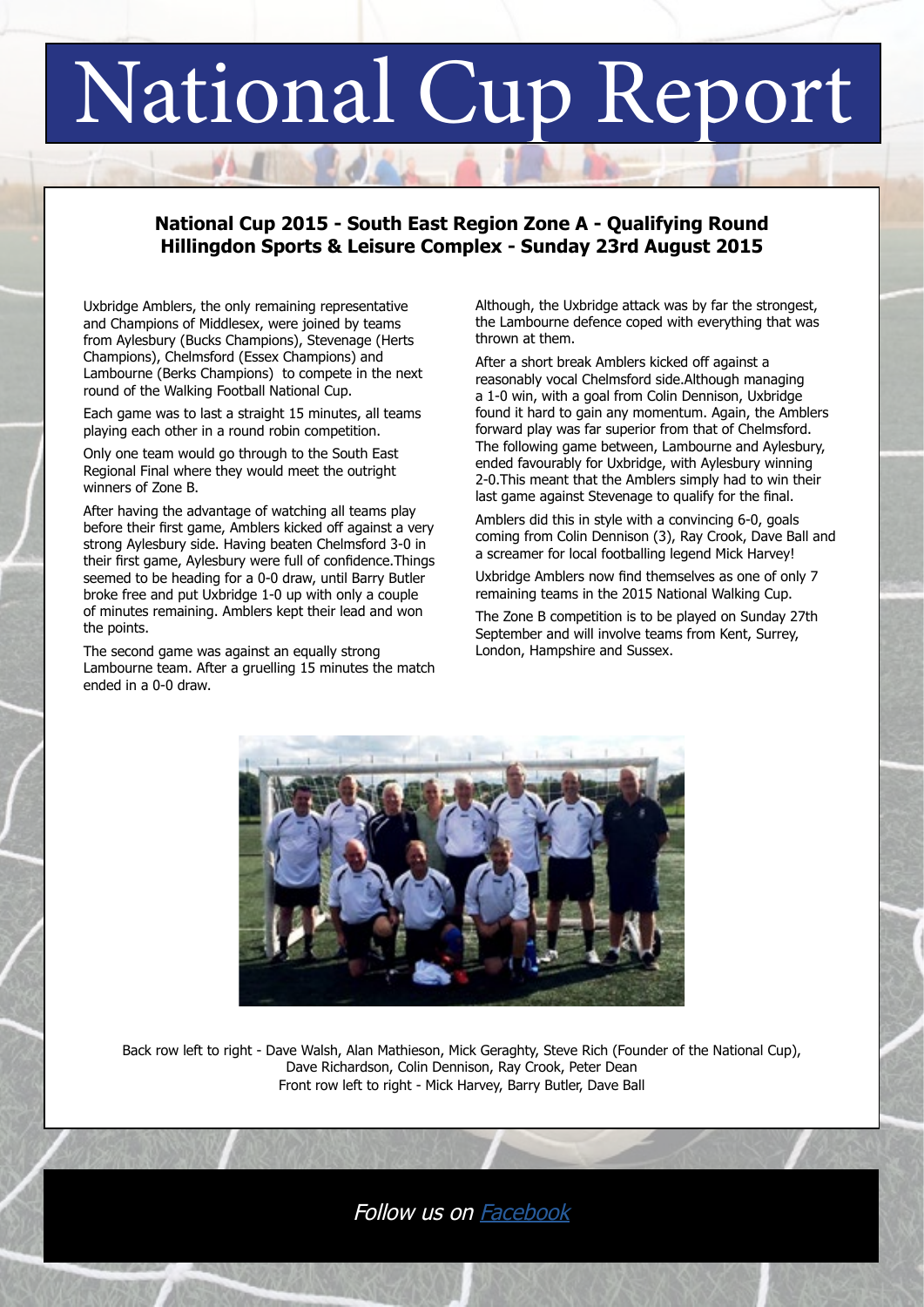# Fox In The Box



 **NAME** Colin Dennison

 **NICKNAME** Elbow (apparently)

 **DATE OF BIRTH** 22/06/1957

 **OCCUPATION** Aircraft Technician

 **MARITAL STATUS** Married

 **TEAM SUPPORTED** West Ham

 **MY ALL TIME ROLE MODEL**  Jonny Wilkinson

 **MOST ADMIRED SPORTS PER-SON** Bobby Moore

 **OTHER SPORTS PLAYED** Golf

 **FAVOURITE MEAL** Sunday Roast

 **FAVOURITE DRINK** Any Real Ale

 **FAVOURITE SINGER/BAND** Chas & Dave

 **IF YOU INVITED 3 PEOPLE TO DINNER WHO WOULD THEY BE** Mickey Flanagan Winston Churchill Linda Lusardi

 **WANTED TO GROW UP TO BE Footballer** 

 **I AM FRIGHTENED BY** Walshy's name on the team sheet

 **FAVOURITE MOVIE** Black Hawk Down

 **FAVOURITE TV PROGRAMME** Sopranos

Follow us on [Instragram](https://instagram.com/uxbridge_amblers/)